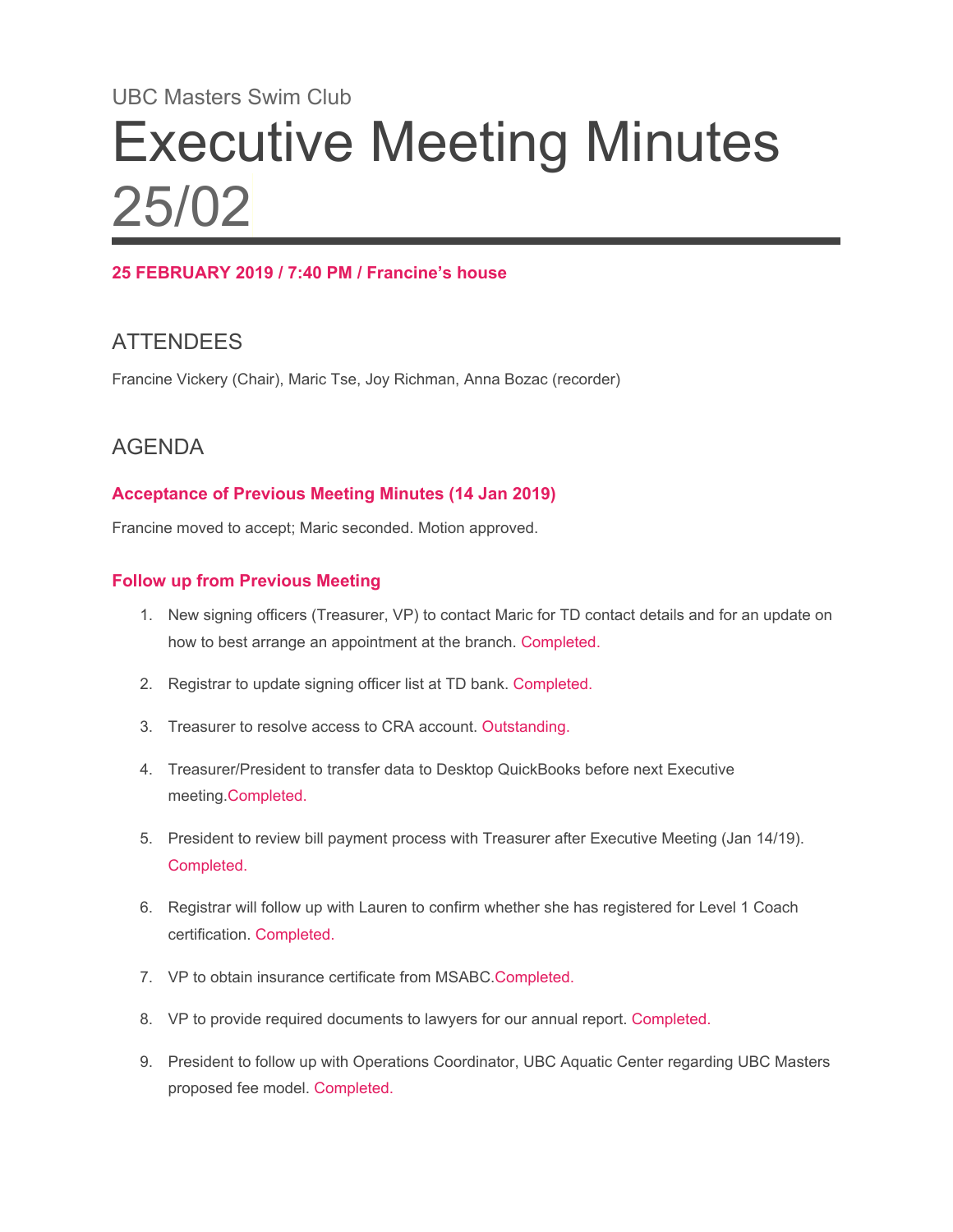#### **Officer Reports**

- 10. Registrar: MSABC registration complete. Current # registrants = 47. Refund owing to 1 member for accidental overpayment. New student request (see New Business) requires refund of \$45 MSABC registration
- 11. Treasurer: data transferred to new Quickbooks as per Feb 21st; bank account reconciled for Jan 2019. Closing online version for Quickbooks and moving to desktop version on Mar 1/19.
- 12. President: club operations running smoothly. Most of fall session swimmers registered for winter session.
- 13. VP/Secretary: received insurance certificate from MSABC, and annual report filed.

#### **New Business**

- President to report on meeting with pool: Francine met with Christine and Stephane on February 7th.
	- Due to liability, a pool rental contract agreement is required for private coaches. Francine indicated members would like flexibility in payment options. UBC interested in filling pool during daytime hours between 10am-5pm. Some discussion on various options & possibilities. Further discussion at the next Board meeting.
	- In spring session, pool would like to switch to long course on Sunday afternoon. This may impact swim hours on our Sunday session.
- Outdoor pool schedule for summer 2019: For July & Aug, Anna has requested Saturday mornings at Second Beach Pool and Sunday mornings at Central Park Pool. Second Beach Pool is only available for August. No response yet from Burnaby Parks & Recreation.
- Student Swimmer who wants workouts: interested in joining UBC Masters; but currently working outside of Lower Mainland and is requesting workouts only. Board agreed to allow same registration process as currently offered to 1 "out-of town" swimmer (IR). Payment received for \$150 (includes \$45 MSABC registration fee).
- Investing excess cash: Consideration of investing in cashable GIC; agreement to leave \$10,000 in active account (approx 1 session of operating budget).

## ACTION ITEMS

- 1. Lauren will submit to Treasurer payment for Level 1 Coach certification upon successful completion. She is registered for course in March.
- 2. Francine to contact student swimmer to arrange for \$45 refund.
- 3. All Board members to consider options/models for club expansion to daytime hours. Francine will create list of priority criteria.